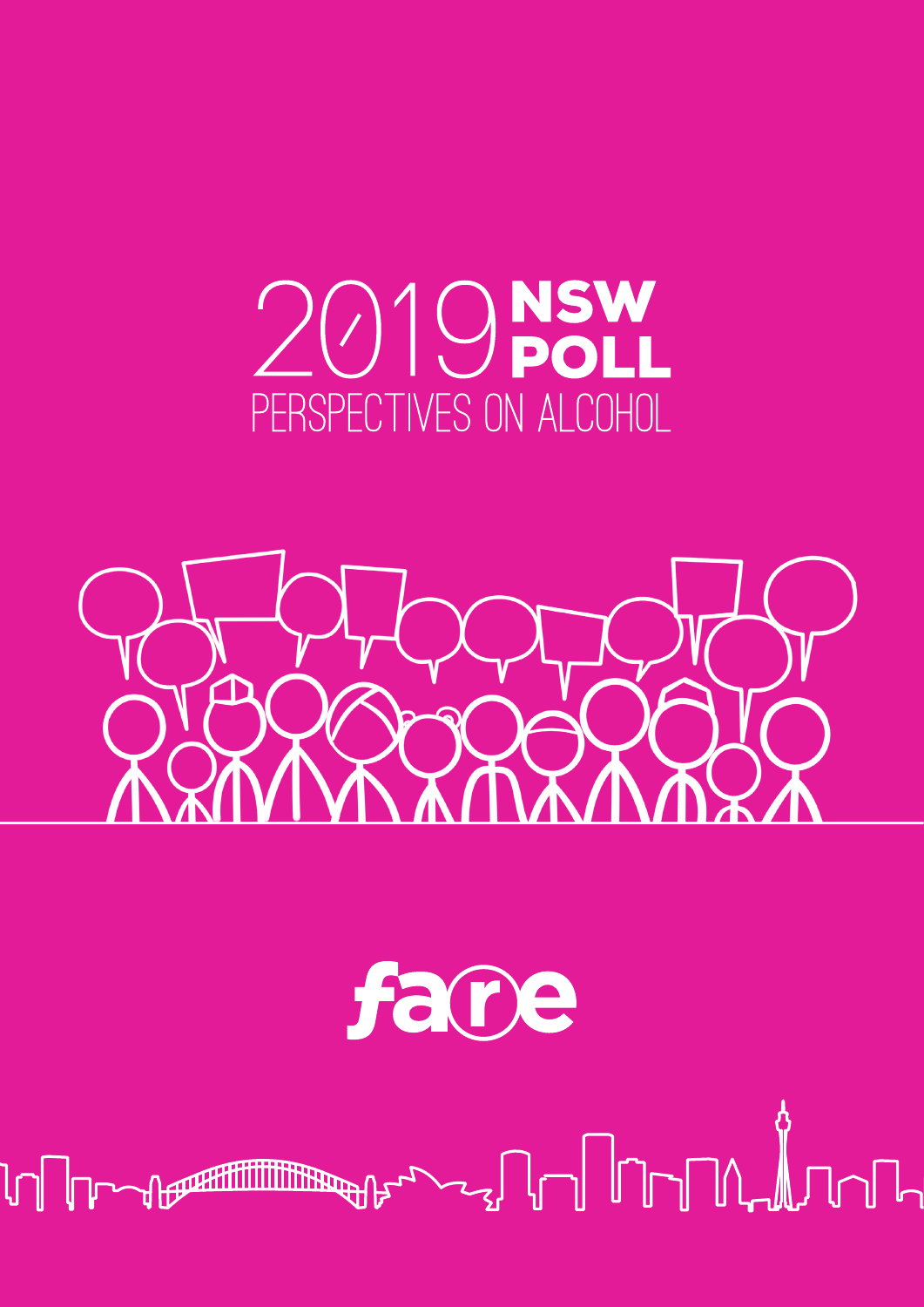## KEY FINDINGS

The majority (76%) of NSW adults believe more needs to be done to prevent alcohol harm.

41% of adults had been a victim, or have a family member or friend who has been a victim, of alcohol-related violence, with the majority (51%) of 18-24 year olds having experienced alcohol-related violence themselves or through a family member or friend.

NSW residents support a number of policies to reduce alcohol harm including introducing a closing time for pubs, clubs and bars of no later than 3am (84%), with the greatest support coming from young people aged 18-34 years old (90%).

In NSW, the number of drinkers drinking to get drunk has increased significantly since 2014, from 36% to 50% in 2019.

42% of NSW residents now consider the city or centre of town to be safe on a Saturday night, up from 25% in 2014.

Only 56% of NSW adults are aware of the NHMRC guidelines. Of those aware of their existence, only 28% can correctly identify the maximum number of drinks a person can have per day to minimise long-term risks, and only 8% can correctly identify the maximum number of drinks a person can have to minimise short-term risks in one drinking session.

## ABOUT THE POLLING

The Foundation for Alcohol Research and Education (FARE) commissioned YouGov Galaxy to undertake polling of New South Wales (NSW) residents to gain an understanding on their perspectives on alcohol policies.

This study was conducted online among members of a permission-based panel. The sample was selected from the panel members and had quotas applied to it, in order to ensure that it reflected the current population statistics. Fieldwork commenced on Tuesday 8 January 2019 and was completed on Friday 18 January 2019. The survey sample comprised of 350 respondents aged 18 years and older currently residing in NSW.

Following the collection of data, the results were weighted by age, gender and region to reflect the latest Australian Bureau of Statistics (ABS) population estimates. Note totals may not add to 100% in the tables due to rounding.

2019 is the tenth consecutive year of the Poll. Ten consecutive years of polling has enabled FARE to monitor patterns and trends in the areas of alcohol consumption, attitudes towards drinking, awareness and experience of harm, as well as emerging alcohol policy issues.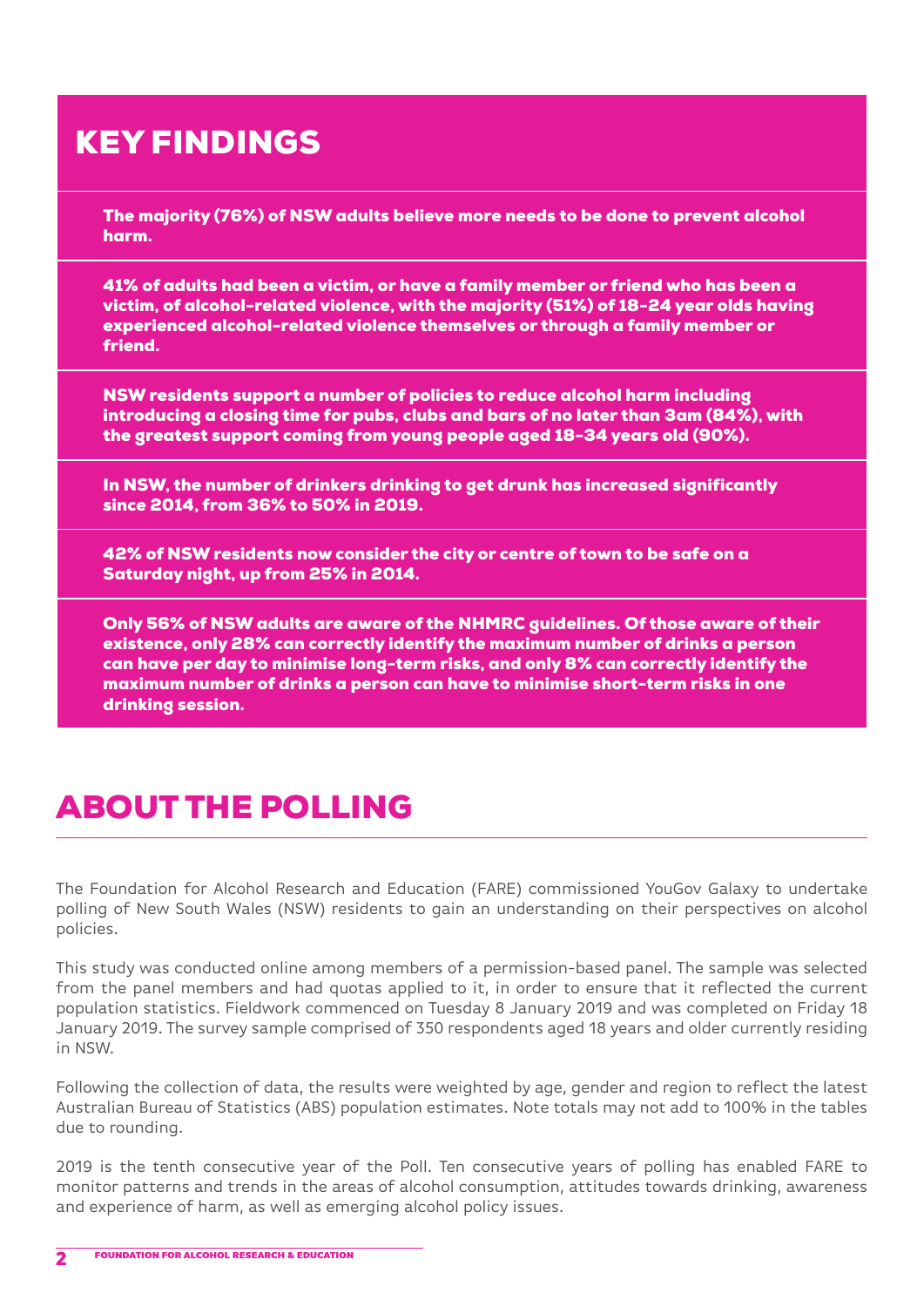## NEW SOUTH WALES ALCOHOL CONSUMPTION

Half (50%) of NSW drinkers consume alcohol with the intention of getting drunk.

The following table provides an overview of the frequency NSW drinkers reported drinking to get drunk between 2011 and 2019. While some fluctuations have occurred, an overall increase in the proportion of NSW drinkers who consume alcohol to get drunk has been observed since this question was first asked in 2011 (36%).

|                           | 2011<br>$(\%)$ | 2012<br>$(\%)$ | 2013<br>$(\%)$ | 2014<br>$(\%)$ | 2015<br>$(\% )$ | 2016<br>$(\%)$ | 2017<br>$(\%)$ | 2018<br>$(\%)$ | 2019<br>$(\% )$ |
|---------------------------|----------------|----------------|----------------|----------------|-----------------|----------------|----------------|----------------|-----------------|
| At least twice a week     | $\overline{4}$ | 6              | $\mathcal{L}$  | 5              | 3               | 3              | 5              | 6              | 8               |
| Once a week               | 8              | $\overline{7}$ | $\mathcal{Q}$  | $\overline{7}$ | 6               | 6              | $\overline{7}$ | 10             | 10              |
| At least once a month     | $\overline{7}$ | 8              | 5              | 6              | 8               | 10             | 10             | 16             | 11              |
| Less than once a<br>month | 18             | 17             | 20             | 18             | 16              | 15             | 20             | 15             | 21              |
| Subtotal                  | 37             | 38             | 36             | 36             | 33              | 34             | 42             | 47             | 50              |
| No, never                 | 64             | 63             | 64             | 64             | 67              | 66             | 58             | 53             | 51              |

Almost nine in ten (88%) NSW drinkers consider themselves a responsible drinker, while 8% do not and 4% were unsure.

'Responsible drinker' data was analysed against 'drinking to get drunk' data to determine the relationship between these two variables. This analysis found that 79% of NSW drinkers who consume alcohol to get drunk consider themselves a responsible drinker.

When asked whether their consumption has changed from 12 months ago, 30% indicated there has been no perceivable change in drinking habits over the past year, 35% have reduced their alcohol intake or given up in the past 12 months, 18% have increased their alcohol intake, 16% do not drink and 1% are unsure.

The following table provides an overview of the reasons why people increased their consumption of alcohol over the past 12 months.

|                                                                           | 2010 (%) | 2017 <sub>(%</sub> ) | 2019 (%) |
|---------------------------------------------------------------------------|----------|----------------------|----------|
| I needed to drink to feel happier/ I have been feeling depressed or upset | 15       | 25                   | 44       |
| I have been socialising more or going out more to pubs and clubs, etc.    | 37       | 45                   | 41       |
| Lam under more stress than Lused to be                                    | 41       | 26                   | 33       |
| My circumstances have changed                                             | 17       | 20                   | 25       |
| My friends or family are drinking more                                    | 28       | 21                   | 20       |
| I have more money than I used to so I can afford to drink more alcohol    | 8        | 20                   | 20       |
| No particular reason                                                      | 23       | $\mathcal{Q}$        | 6        |
| Other                                                                     | $\cap$   | $\mathcal{D}$        |          |

Note that people were able to select more than one response. Therefore, the total may exceed 100%.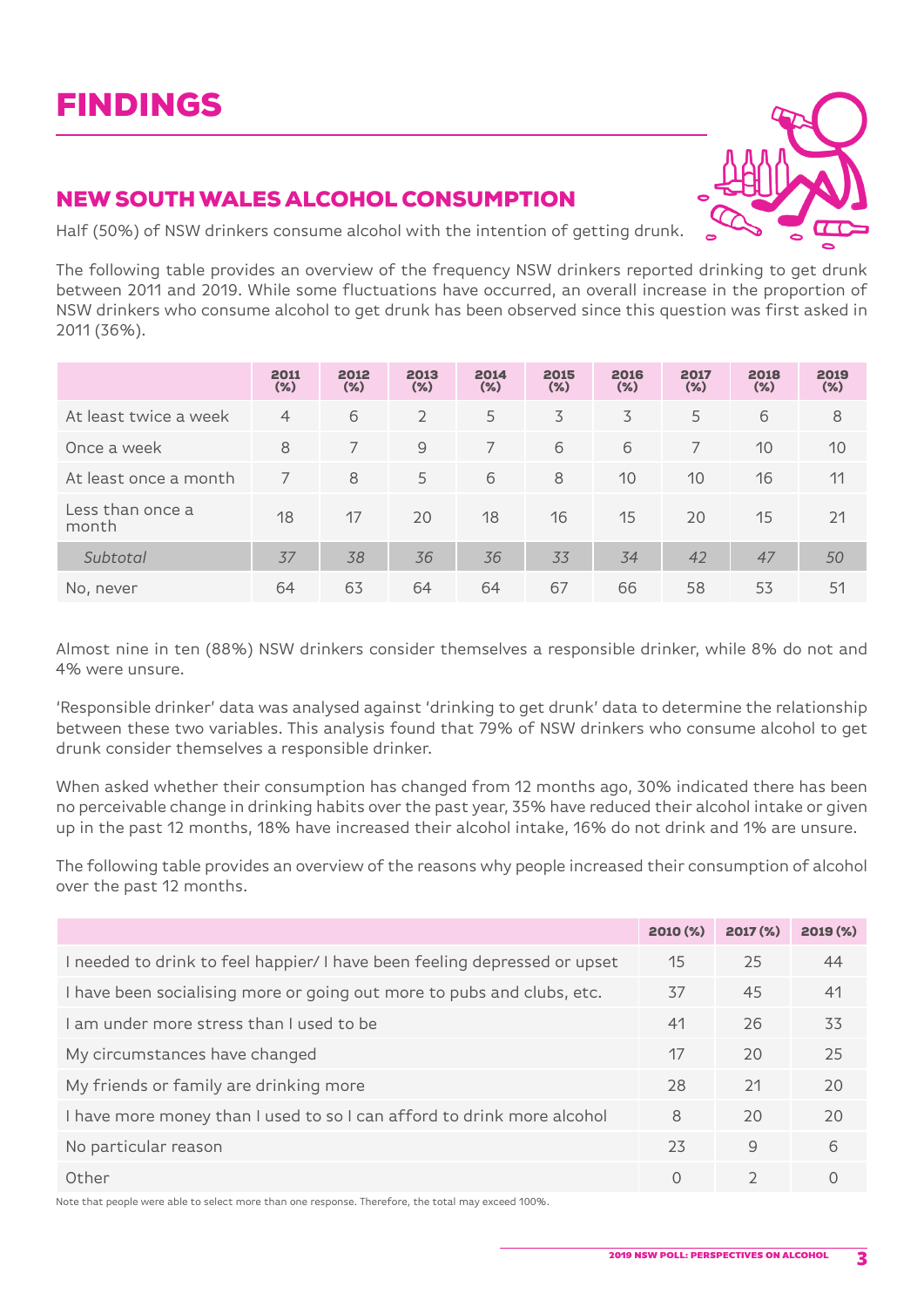The following table provides an overview of the reasons why people decreased their consumption of alcohol over the past 12 months.

|                                                                                        | $2012 (\%)$   | 2017 <sub>(%</sub> ) | 2019 (%)        |
|----------------------------------------------------------------------------------------|---------------|----------------------|-----------------|
| I want to improve my health                                                            | 50            | 46                   | 51              |
| My social environment has changed and that used to influence how<br>much I drank       | 20            | 18                   | 27 <sub>1</sub> |
| Financial reasons - I can't afford to drink as much                                    | 20            | 21                   | 23              |
| A weight concern                                                                       | 28            | 25                   | 21              |
| My alcohol intake was having too much impact on my life                                | 13            | 13                   | 17              |
| I am under pressure from others to reduce my drinking (family, friends<br>or employer) | 8             | 3                    | 5               |
| No particular reason                                                                   | 22            | 25                   | 16              |
| Other                                                                                  | 15            | 11                   | 5               |
| None of the above                                                                      | $\mathcal{D}$ | 5                    | 5               |

↑↓ denotes a significant change from the previous year's results (applied to 2019 data only).

Note that people were able to select more than one response. Therefore, the total may exceed 100%.

## EXPERIENCE AND UNDERSTANDING OF ALCOHOL HARM

The majority (76%) of NSW adults believe more needs to be done to prevent alcohol harm.

More than 4 in 10 adults (41%) have been affected by alcohol-related violence. 22% have been victims of alcohol-related violence, and 26% have had a family member or friend be a victim of alcohol-related violence.

The following table provides an overview of experiences of alcohol-related violence by age.

|                                                                               | TOTAL (%) | $18 - 24$ (%) | $25 - 34$ (%) | $35 - 49(%)$ | $50+(%)$ |
|-------------------------------------------------------------------------------|-----------|---------------|---------------|--------------|----------|
| Have been a victim of alcohol-related violence                                | $22$      | 27            | $22$          | 26           | 15       |
| Have had a family member or friend be a<br>victim of alcohol-related violence | 26        | 33            | 26            | $22$         |          |
| Either of the above                                                           | 48        | 60            | 48            | 48           | 47       |
| Neither of the above                                                          | 59        | 49            | 55            | 60           | 65       |

Note that people were able to select more than one response. Therefore, the total may exceed 100%.

56% of NSW adults indicate that they are aware of the Australian Guidelines to Reduce Health Risks from Drinking Alcohol (the Guidelines), but fewer than one in five (19%) are aware of the content.

Of the people who had some awareness of the Guidelines, only 8% know that the maximum number of drinks a person can have to minimise short-term risks (e.g. violence and blackouts) is four standard drinks in one session. The majority (69%) of people made incorrect estimates and 23% do not know.

Of the people who indicated an awareness of the Guidelines, 28% can correctly identify that the maximum number of drinks a person can have to minimise longterm risks (e.g. cancer and diabetes) is two standard drinks in one day. Almost half (44%) made incorrect estimates and 27% do not know.

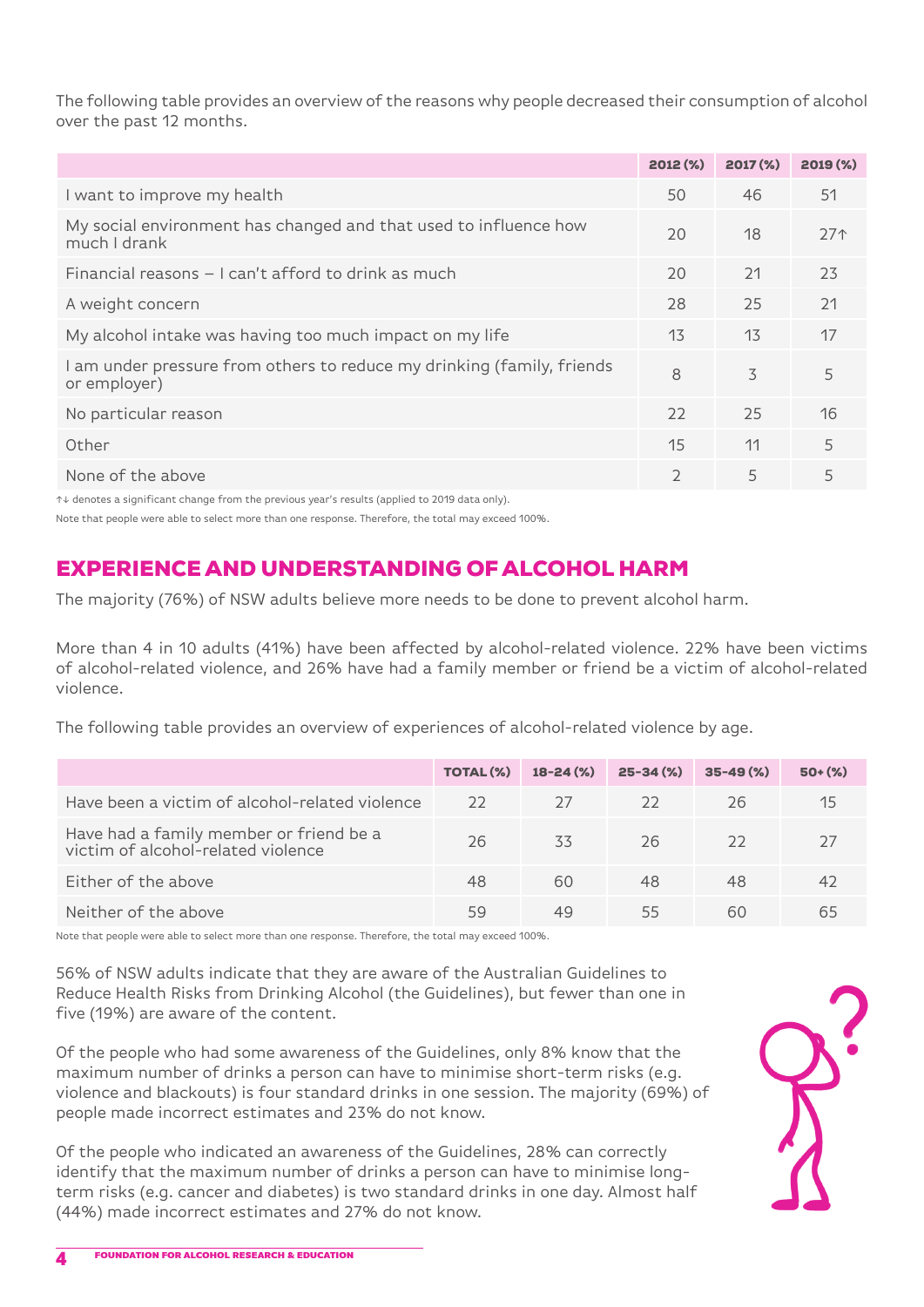Fewer than a third of NSW adults are aware of the link between alcohol use and mouth and throat cancer (30%) and breast cancer (15%).

The following table provides an overview of NSW adults' perceptions of the link between alcohol use and various long-term health conditions by age.



|                         | TOTAL (%)      | $18 - 24$ (%) | $25 - 34$ (%) | $35 - 49$ (%) | $50+(%)$ |
|-------------------------|----------------|---------------|---------------|---------------|----------|
| Cirrhosis of the liver  | 75             | 55            | 58            | 82            | 89       |
| Liver cancer            | 71             | 62            | 68            | 74            | 73       |
| Heart disease           | 55             | 43            | 46            | 64            | 58       |
| Stroke                  | 44             | 29            | 37            | 55            | 43       |
| Mouth and throat cancer | 30             | 25            | 19            | 35            | 35       |
| Breast cancer           | 15             | 17            | $\mathcal{Q}$ | 18            | 14       |
| None of the above       | $\overline{4}$ | 6             | 5             | 3             | 4        |

Note that people were able to select more than one response. Therefore, the total may exceed 100%.

### PERSPECTIVES ON ALCOHOL-RELATED POLICIES

The majority of NSW residents support the continuation of the NSW Government's late-night measures to reduce alcohol-related violence, including a 3am last drinks (84%) and a 1.30am lockout in the Sydney CBD Entertainment Precinct (55% support for a 1am lockout).

Support for a closing time of no later than 3am has increased since 2014 (71%). Support for early closing times is highest among the younger cohorts with 90% of 18-34 years supporting a closing time for pubs, clubs and bars of no later than 3am, compared to 78% of 35-49 and 83% of 50+ year olds. The table below provides an overview of NSW residents' support for a closing time for pubs, clubs and bars of no later than 3am by age.

|                              | TOTAL (%) | $18 - 24$ (%) | $25 - 34$ (%)  | $35 - 49$ (%)  | $50+(%)$ |
|------------------------------|-----------|---------------|----------------|----------------|----------|
| 11pm                         | 13        | 11            | 14             | $\mathcal{Q}$  | 17       |
| Midnight                     | 24        | 17            | 26             | 19             | 31       |
| 1am                          | 20        | 17            | 19             | 22             | 22       |
| 2am                          | 12        | 26            | 15             | 8              | 6        |
| 3am                          | 15        | 19            | 16             | 20             | 7        |
| Subtotal                     | 84        | 90            | 90             | 78             | 83       |
| They should be open 24 hours | 12        | 7             | 6              | 18             | 11       |
| Don't know                   | 5         | 5             | $\overline{4}$ | $\overline{4}$ |          |

Note that people were able to select more than one response. Therefore, the total may exceed 100%.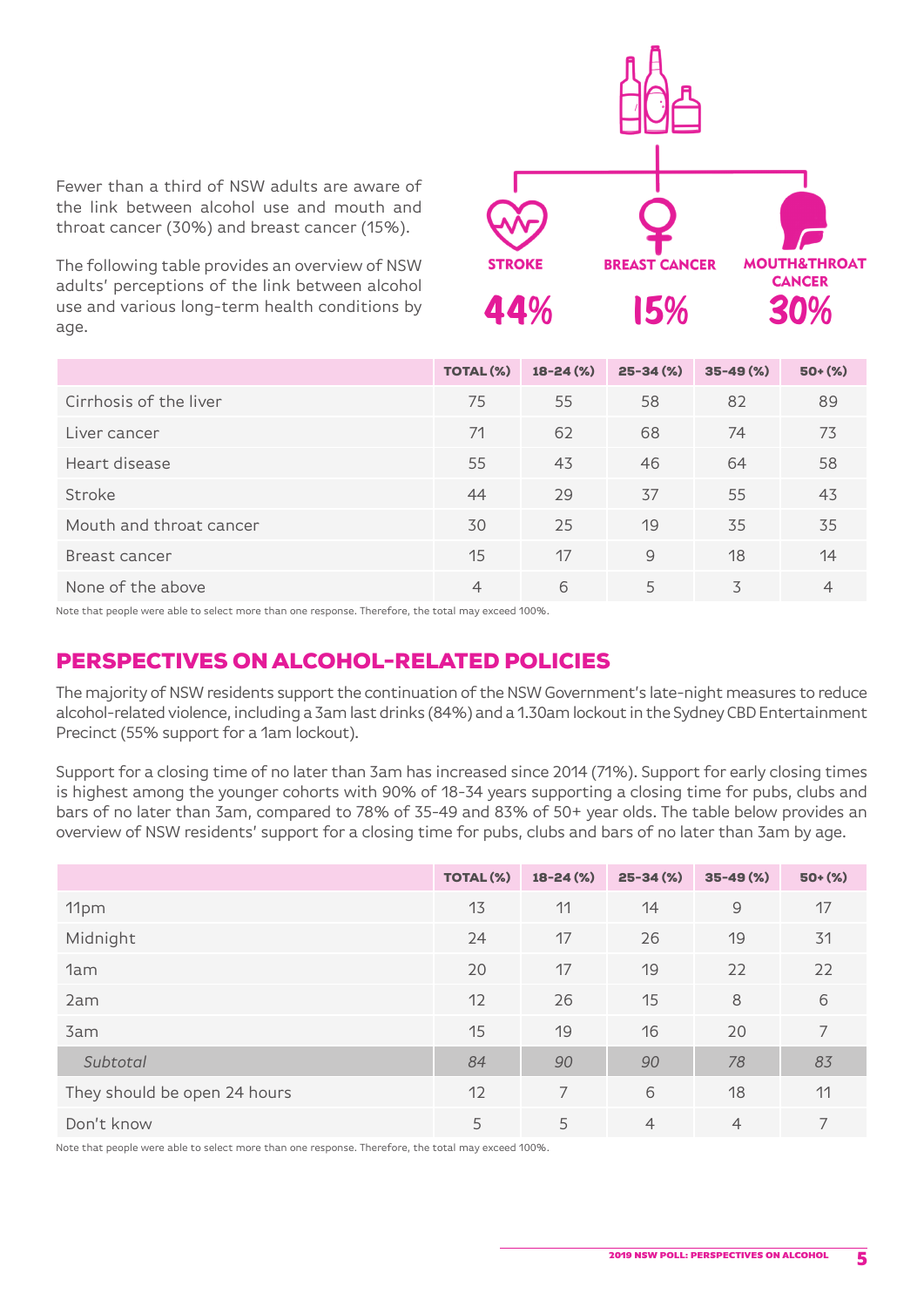The majority of NSW residents also support the introduction of 13 alcohol policies proposed to reduce violence, with support for each of these measures ranging from 55% to 87%. The table below provides an overview of NSW residents' support for alcohol-related policies to reduce violence.

|                                                                                                        | <b>SUPPORT</b><br>$(\%)$ | <b>DO NOT</b><br>SUPPORT<br>$(\%)$ | <b>DON'T KNOW</b><br>$(\%)$ |
|--------------------------------------------------------------------------------------------------------|--------------------------|------------------------------------|-----------------------------|
| Increasing police numbers at times and places where<br>alcohol-related violence is greater             | 87                       | 6                                  | 7                           |
| A closing time for pubs, clubs and bars of no later than 3am                                           | 84                       | 12                                 | 5                           |
| Closed-circuit television (CCTV) in and around licensed<br>venues                                      | 84                       | 8                                  | 8                           |
| More public transport options in areas where there are pubs,<br>clubs and bars                         | 84                       | $\mathcal{G}$                      | 8                           |
| Increasing penalties for people involved in alcohol-related<br>violence                                | 82                       | 10                                 | 8                           |
| Introducing identification (ID) scanners                                                               | 73                       | 16                                 | 11                          |
| Stopping the sale of alcohol 30 minutes before closing time                                            | 71                       | 19                                 | 10                          |
| Not allowing alcohol to be sold for less than \$1 per standard<br>drink                                | 64                       | 25                                 | 12                          |
| Placing a limit of four drinks on the number of drinks a<br>person can purchase at one time after 10pm | 63                       | 27                                 | $\mathcal{Q}$               |
| Stopping the sale of alcohol and energy drinks after<br>midnight                                       | 56                       | 33                                 | 12                          |
| Stopping the sale of shots after 10pm                                                                  | 56                       | 34                                 | 11                          |
| Introducing a 1am lockout for pubs, clubs and bars                                                     | 55                       | 35                                 | 10                          |



The majority of NSW residents also support introducing a minimum price for alcohol (53%) and believe there are places where outdoor alcohol advertising should be banned (81%), such as public transport (52%) and sports grounds (55%).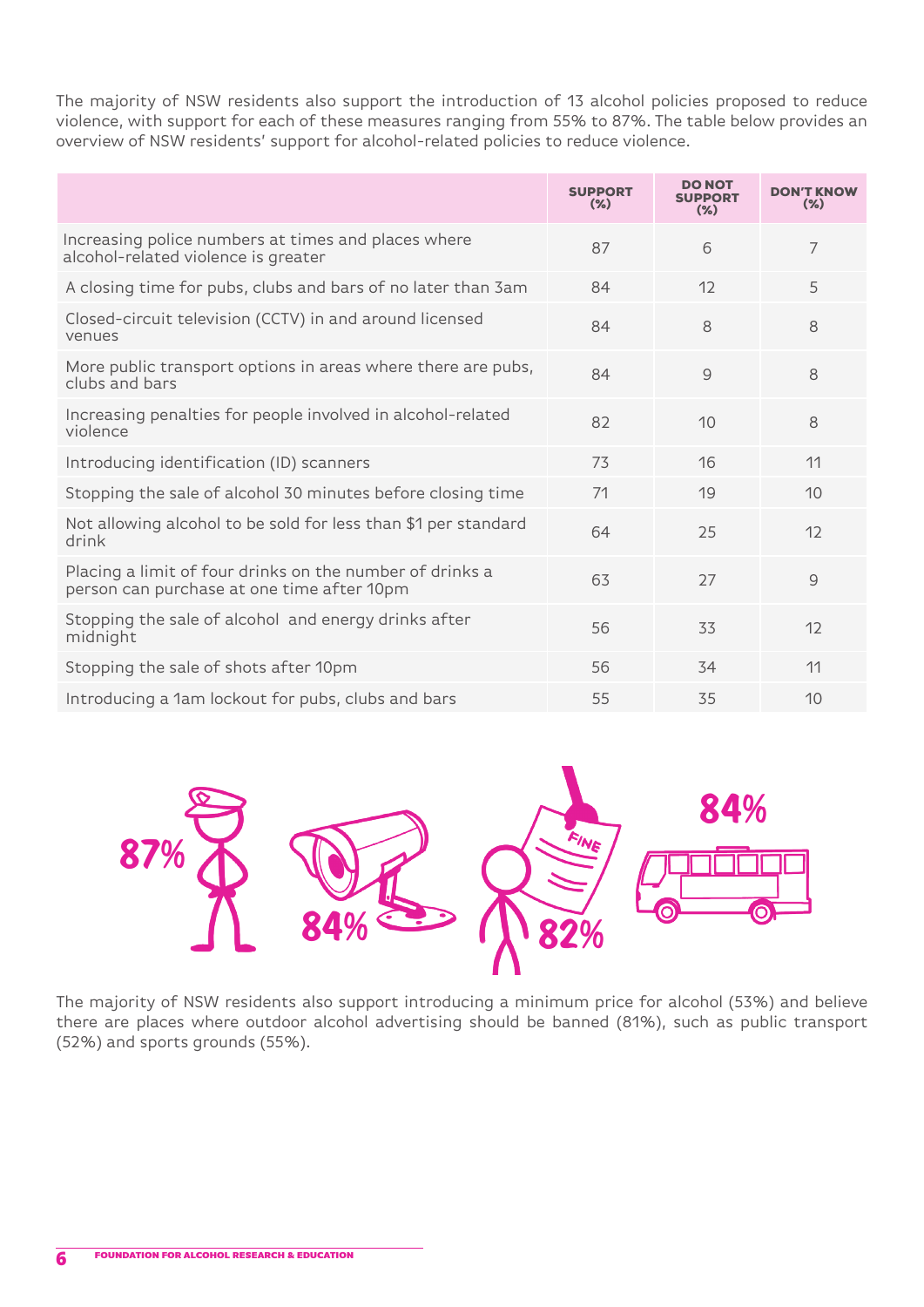## PERSPECTIVES ON COMMUNITY SAFETY

42% of NSW residents now consider the city or centre of town to be safe on a Saturday night, up from 25% in 2014. The table below provides an overview of NSW residents' perceptions of safety, between 2014 and 2019.

|             | 2014 (%) | 2016 (%) | 2019 (%) |
|-------------|----------|----------|----------|
| Very safe   |          |          | 6        |
| Safe        | 23       | 29       | 36       |
| Unsafe      | 40       | 42       | 36       |
| Very unsafe | 25       | 18       | 13       |
| Don't know  | 9        | 9        | 10       |

NSW residents who indicated that the city or centre of town was unsafe were then asked what factors make it unsafe. The vast majority (80%) indicated that people affected by alcohol make the city or town unsafe. This is greater than those who selected people affected by drugs (78%) and threatening behaviour (72%) as factors that make the city or centre of town unsafe. The table below provides an overview of responses for NSW residents who indicated that they believe the city or centre of town is unsafe on a Saturday night, between 2014 to 2019.

|                               | 2014 (%) | 2016 (%) | 2019 (%) |
|-------------------------------|----------|----------|----------|
| People affected by<br>alcohol | 93       | 88       | 80       |
| People affected by<br>drugs   | 79       | 80       | 78       |
| Threatening behaviour         | 79       | 74       | 72       |
| Large groups of people        | 53       | 55       | 57       |
| Poor lighting                 | 38       | 39       | 41       |
| Other                         | 5        | 6        |          |

Note that people were able to select more than one response. Therefore, the total may exceed 100%.